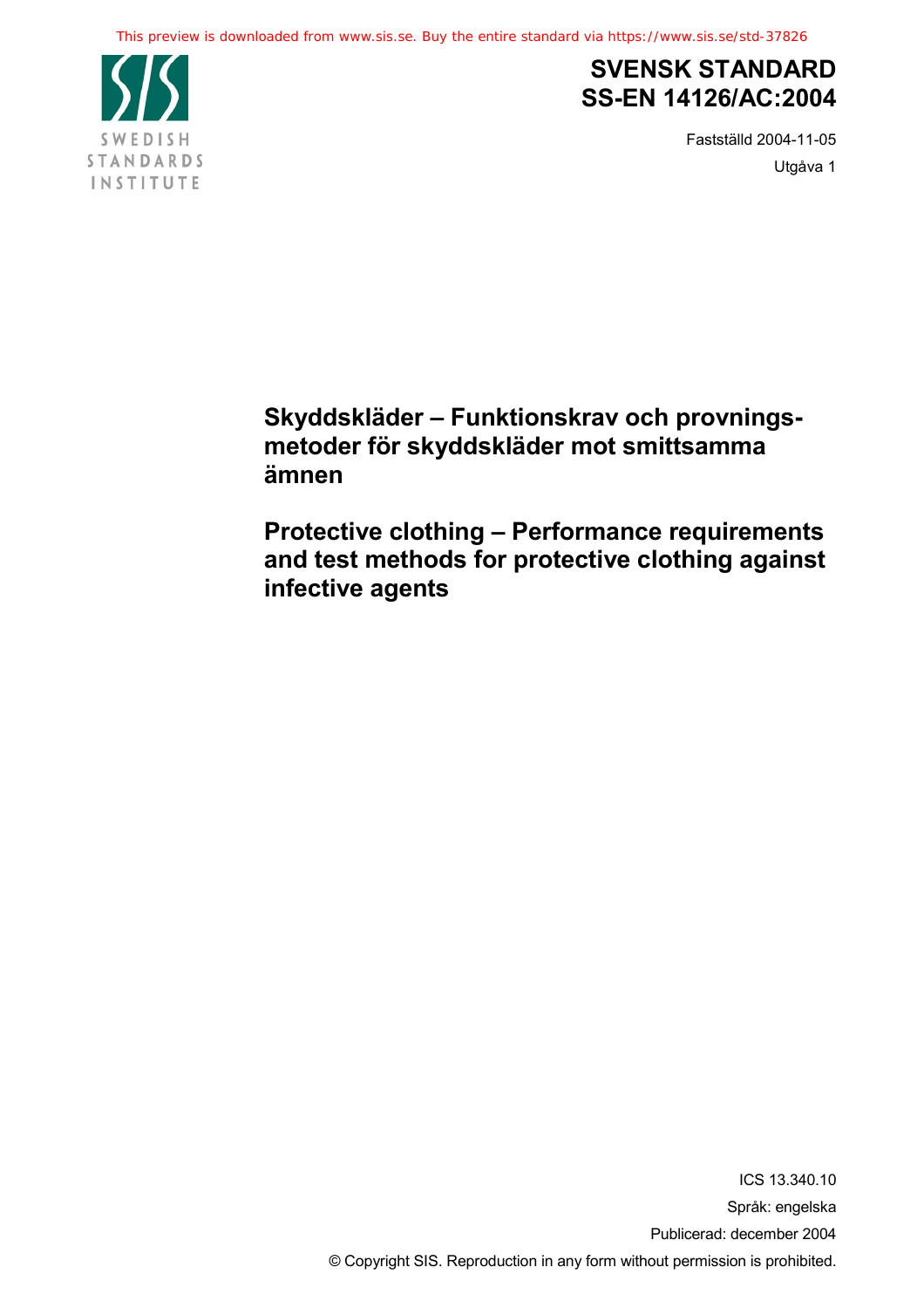Europastandarden EN 14126:2003/AC:2004 gäller som svensk standard. Detta dokument innehåller den officiella engelska versionen av EN 14126:2003/AC:2004.

The European Standard EN 14126:2003/AC:2004 has the status of a Swedish Standard. This document contains the official English version of EN 14126:2003/AC:2004.

Upplysningar om **sakinnehållet** i standarden lämnas av SIS, Swedish Standards Institute, telefon 08 - 555 520 00.

Standarder kan beställas hos SIS Förlag AB som även lämnar **allmänna upplysningar** om svensk och utländsk standard. *Postadress*: SIS Förlag AB, 118 80 STOCKHOLM *Telefon*: 08 - 555 523 10. *Telefax*: 08 - 555 523 11 *E-post*: sis.sales@sis.se. *Internet*: www.sis.se